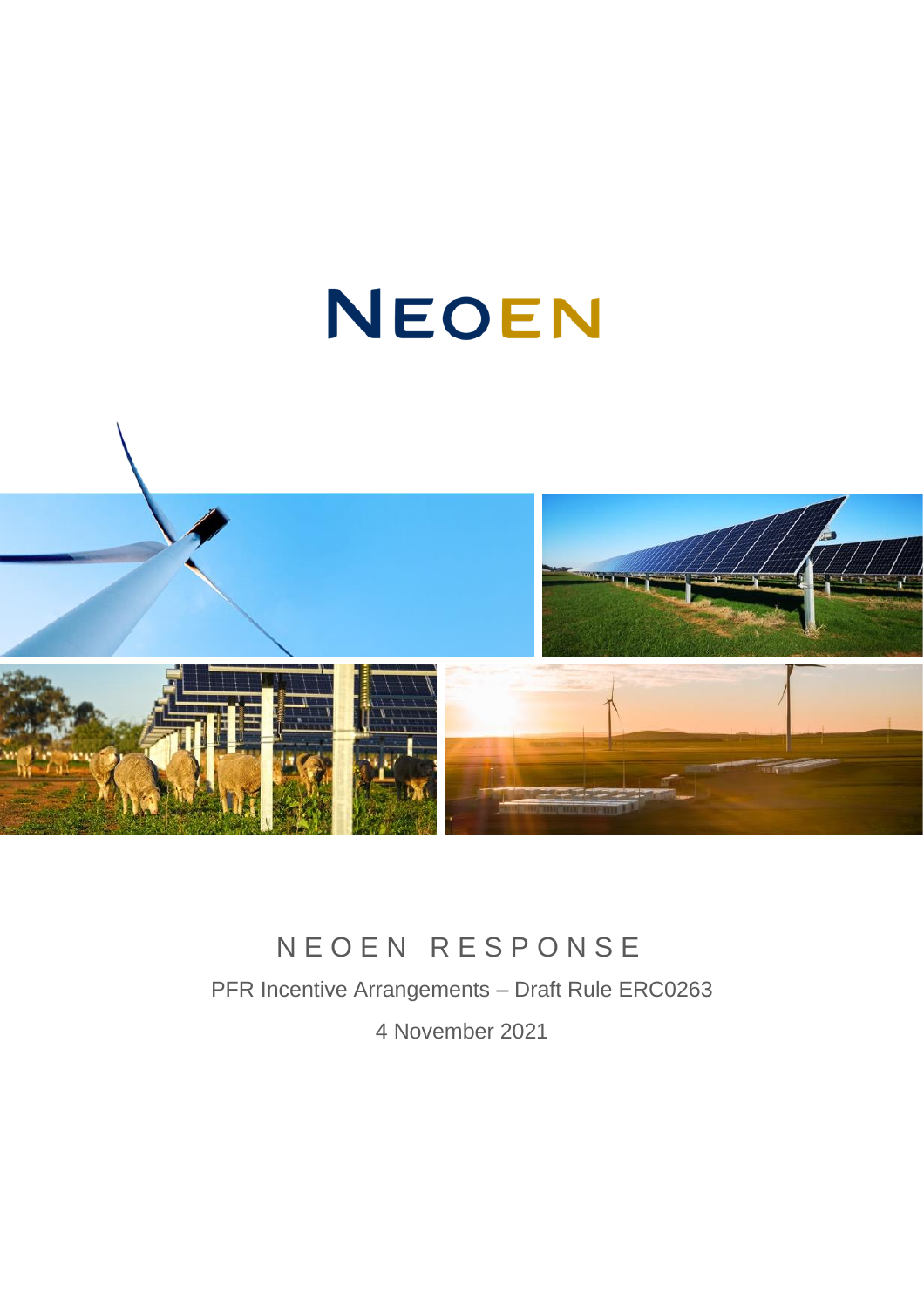

**Neoen Response:** PFR Incentive Arrangements – Draft Rule ERC0263 04/11/21

Level 10, 227 Elizabeth Street Sydney, NSW 2000 Australia [neoen.com](https://www.neoen.com/)

Ben Hiron Senior Policy Advisor Australian Energy Market Commission Level 15/60 Castlereagh St, Sydney NSW 2000

Lodged via AEMC portal

Dear Ben,

Neoen welcomes the opportunity to respond to the AEMC's draft determination regarding PFR incentives.

## About Neoen

Neoen is the leading French, and one of the world's leading independent producers of renewable energy. Neoen is a responsible company with a long-term vision that translates into a strategy seeking strong, sustainable growth. We have 4.8 GW of projects globally in operation and under construction, including in the NEM: Hornsdale Wind Farm (309 MW in SA); Parkes, Griffith, Dubbo, and Coleambally Solar Farms (combined 255 MW in NSW); Bulgana Green Power Hub (hybrid wind/battery system), Numurkah Solar Farm, and Victorian Big Battery (combined 614 MW in VIC); and the Degrussa Hybrid Power System (10.6 MW in WA). Neoen is also the owner of Hornsdale Power Reserve (150 MW battery system) in SA.

## **Summary**

We are far from having a rule proposal that could be sustainably used for the long term; the solution will not be enduring and will have to be changed again later.

- 1. We have not addressed how to dispatch reserves when aggregate frequency response is poor. Even if this is not deemed to be a pressing issue it is generally agreed to become one in the coming years.
- 2. Measuring performance and allocating costs fairly and without perverse incentives has many challenges. FCAS recovery already has inequitable outcomes that are not being addressed by the AEMC.
- 3. Without the possibility for suppliers to recover their costs in providing PFR the service becomes a hindrance to new capacity.

In light of these issues, we suggest that an interim payment scheme is implemented that seeks provide a minimal level of compensation to PFR suppliers soon. Efficiency is less of a goal than expediency.

Neoen is not comfortable having AEMO decide the commercial outcomes of the incentive implementation. It is the AEMC's role to set the principles of fair remuneration of PFR services.

## Performance and scaling

Performance is not the basis of payment for FCAS at the moment, but the basis of registration. Regulation & Contingency services are paid for reserves not utilisation.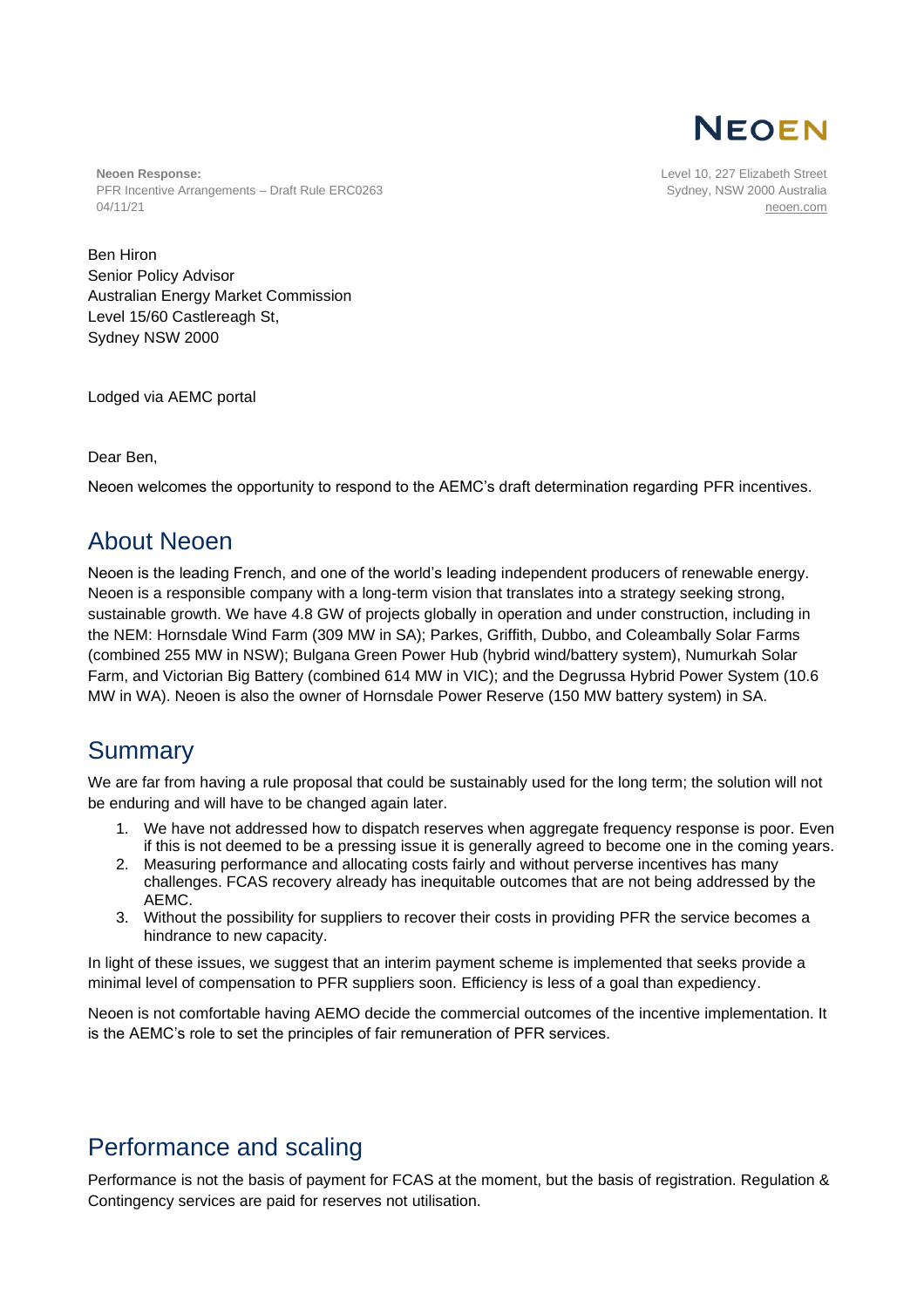Scaling payment for PFR based on the utilisation of Regulation creates feedback loops which may lead to perverse incentives. Furthermore, the socialisation of unutilised REG capacity onto the very PFR providers assisting with frequency control is counterproductive and discourages good performance.

The utilisation of REG is subject to decisions AEMO makes about AGC and REG procurement volumes. This should remain a technical decision process and not create angst about potential payments.

REG utilisation is generally low but sometimes high and this range is not possible to know ahead of time. Generators cannot plan to change bids to accommodate these potential changes in opportunity cost.

The utilisation of PFR is already considered to be measured (in the positive factors) so the utilisation of REG is not needed.

#### **Conclusion: we should not scale PFR payments to REG utilisation.**

#### Alternative measures

Below are some potential alternative methods for measuring and remunerating PFR providers. Each has benefits and downsides.

Our preferred interim solution mentioned later is the simplest incremental change to create PFR incentives, but does not necessarily carry more benefits than other methods other than speed of implementation.

#### Potential reserves

This mechanism reflects the reserve service the other FCAS markets have. From the plant PFR settings, dispatch volumes, and FCAS trapezia we can calculate the potential reserves of each generator.

Payment based upon this metric incentivises more aggressive droop parameters for generators to increase their payment volumes.

It also incentivises generators to operate as to provide headroom for PFR.

The paid volumes will be quite large, on the order of 2 GW, so pricing would need to be controlled as not to be excessive.

#### Positive contribution share of measured PFR capacity.

This mechanism aims to recreate the reserve basis for payment consistent with the other FCAS markets.

The maximum deviation for PFR could be measured and used to determine the reserve amount in MW. This would reduce the typical volumes of PFR paid, but with occasional spikes much larger than the REG market.

Contribution to either the maximum deviation, or overall positive factor would determine the individual generator share of PFR payments.

#### Capacity auction

The initial advice to AEMO was that PFR needed to be widely available, not universally available. In the interest of sharing the pain we are needlessly increasing the total economic cost of PFR.

Giving payment to PFR providers allows for "sharing the pain" concerns to be removed.

AEMO could tender for PFR providers from a large base of generators. The cheapest offers would be selected and those for whom the cost of PFR is high would not be forced to be enabled for PFR.

This would help establish the cost of PFR through a competitive mechanism without the need for spot dispatch.

**NEOEN**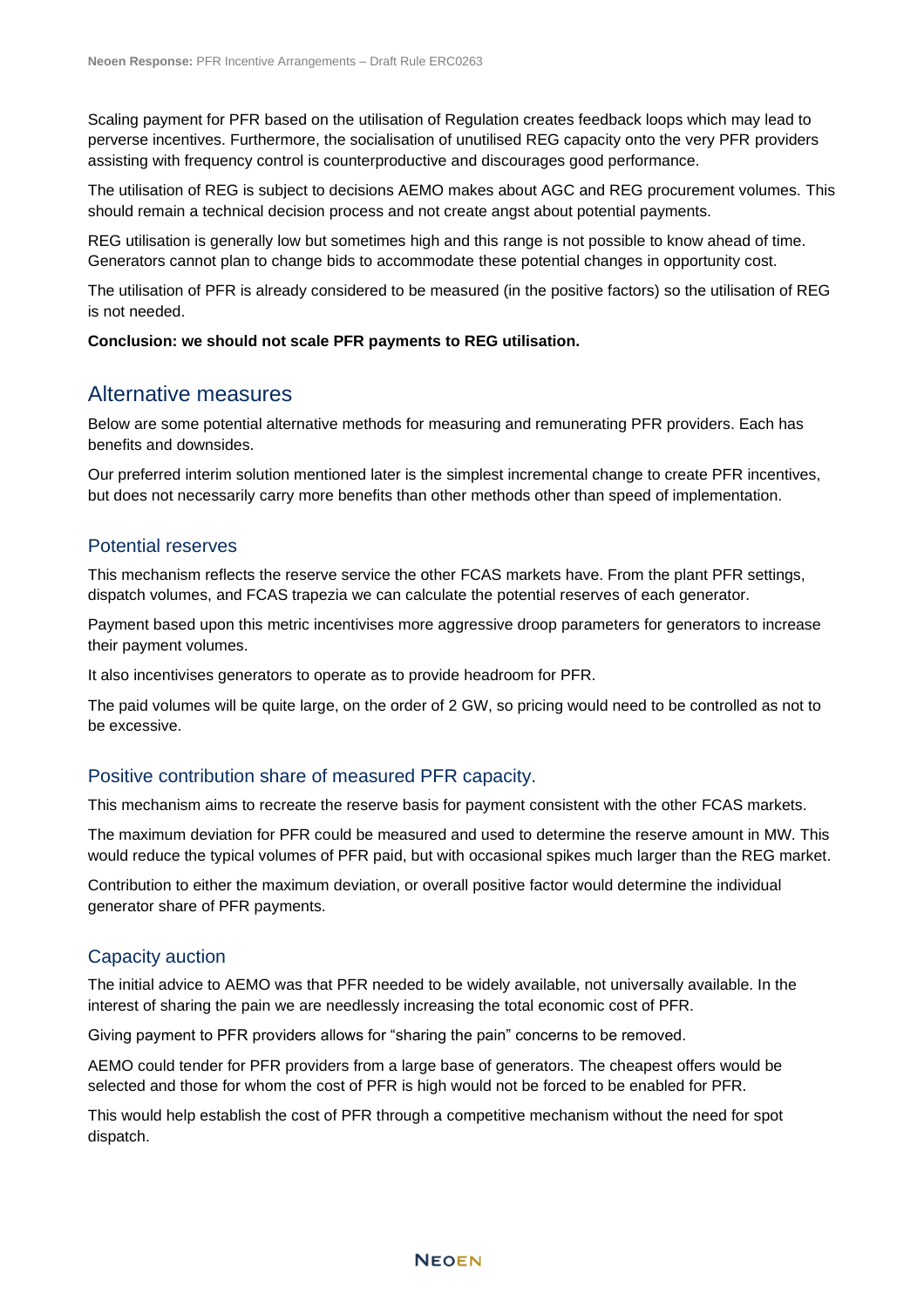|                | <b>Operational Impact of PFR</b>      | <b>Opportunity Cost</b>                   |
|----------------|---------------------------------------|-------------------------------------------|
| <b>Peaking</b> | Reduced production at max load.       | Needs to contract fewer caps.             |
| Intermediate   | Wear & tear. Fuel efficiency reduced. |                                           |
| Wind & Solar   | Reduced production.                   | LGC sales.                                |
|                |                                       | Needs to participate less in Energy & REG |
| <b>Battery</b> | Increased degradation.                | to maintain warranty.                     |

## Price benchmarking

In general, we agree that REG is a good market to benchmark against given that PFR is a complement to REG, and they involve similar work, as such REG better reflects the operational and opportunity costs of PFR.

We note the comments by Delta that PFR is eroding Contingency reserves. In light of this AEMO should not procure additional Contingency reserves in order to improve localised PFR responsiveness if payment for PFR is benchmarked against another service.

## Causer Pays or Cost Socialisation?

The NER promotes Causer Pays as the preferred cost recovery mechanism, yet this is not actually the case for the existing FCAS markets.

*Regulation* – those without high speed metering are allocated a pool of recovery based on net consumption or generation. Unutilised REG is still allocated to Causers over and above the magnitude of their deviations.

*Contingency* – Recovery is smeared across operational MW within each interval. Retailer share of operational demand is estimated where interval meters are not available.

Both Causer Pays and Socialisation paths have merits and downsides.

Causer Pays:

- Those who behave perfectly pay nothing
- Strong incentives for bad performers to improve
- Impossible to measure equally for all participant classifications
- Concentrating costs on fewer participants promotes adverse behaviours and disincentivises scale efficient investment in large generation and heavy industry. E.g. allocating contingency costs to the single largest unit will simply mean that unit turns down to

Socialisation:

- Easier to administer
- Less likely to cause shocks to individuals

shift the cost onto the next largest unit.

- Does not discourage development of scale efficient investments
- Dilutes incentives for good performance
- May remove performance measurement altogether
- Can cause cross subsidisation between groups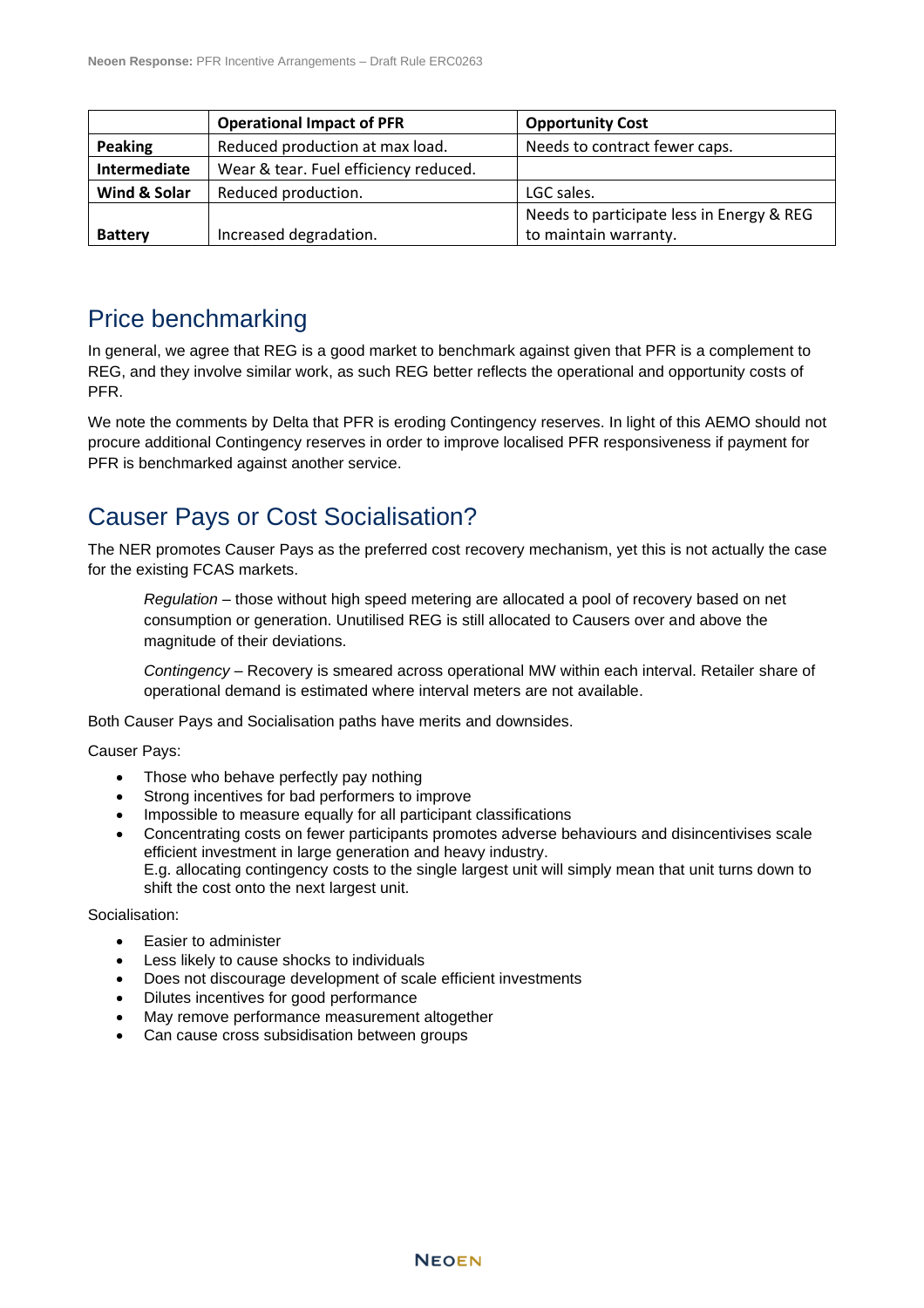| <b>Classification</b>              | <b>Impact on frequency</b>                                                                                                         | <b>Contribution to cost recovery</b>                                                           |
|------------------------------------|------------------------------------------------------------------------------------------------------------------------------------|------------------------------------------------------------------------------------------------|
| <b>Residential</b><br>customers    | Least predicable load type, more likely to lead<br>to dispatch error. Distribution outages are<br>unlikely to cause contingencies. | Proportional to imports.                                                                       |
| Residential,<br>with solar         | As above, but with higher variability. Small<br>solar can fail in a common mode causing a<br>contingency.                          | Net metering reduces payments<br>despite this customer type causing<br>more frequency problems |
| <b>Commercial</b>                  | Usually predictable, but temp sensitive so can<br>diverge from a trend causing dispatch error.                                     | Proportional to imports.                                                                       |
| <b>Heavy</b>                       | Generally stable load and easy to predict, but                                                                                     | Overpays for Lower Contingency due                                                             |
| <b>Industries</b>                  | trips can cause contingencies.                                                                                                     | to net metering.                                                                               |
| <b>Networks</b>                    | Line outages and runback schemes can cause<br>contingencies. The worst contingencies are<br>caused by network outages.             | Not liable for FCAS.                                                                           |
| 4.9 MW solar<br>farms              | Higher than average variation.                                                                                                     | Proportional to exports. Avoids<br>payment for REG as average per<br>MWh payments are small.   |
| 50 MW solar<br>farms               | Higher than average variation. Expected to do<br>PFR.                                                                              | Causer Pays.                                                                                   |
| 500 MW coal<br>plants              | Usually follows targets well. Expected to do<br>PFR. Trips cause contingencies.                                                    | Costs of Contingency are<br>significantly socialised onto others.                              |
| <b>Scheduled</b><br><b>Battery</b> | Follows targets precisely. Expected to do PFR.                                                                                     | Not rewarded for excess<br>performance.                                                        |

It is impractical to completely use Causer Pays methods as the cost of metering and analysis would be enormous.

However, we need a holistic review of FCAS cost recovery. Net metering in particular is unsustainable in cost recovery of FCAS and networks and is creating significant cross subsidies between customer types. This issue is being ignored in the Incentivising Energy Storage rule change.

Without precise measurement across every metering point we will have to create socialisation mechanisms that reflect the differences between the different classifications of consumer and generator.

With respect to the table above it becomes clear that net MWh are not a consistent measure of the contribution to frequency deviations.

## Portfolio Disaggregation & Enabled Factors

We agree with the rationale to remove portfolio aggregation as the payment for positive factors should reward good performance **as long as PFR payments are proportional to Regulation recoveries**.

If this is not the case, then participants will prefer to offset negative factors with positive ones and portfolio aggregation should be preserved.

Note that within an interval positive and negative factors cancel out for the individual unit so this cost/payment alignment should be maintained for consistency.

We support using AGC targets as the reference, removing the need for separate classifications of MPF. This can also help to disincentivise poor REG performance.